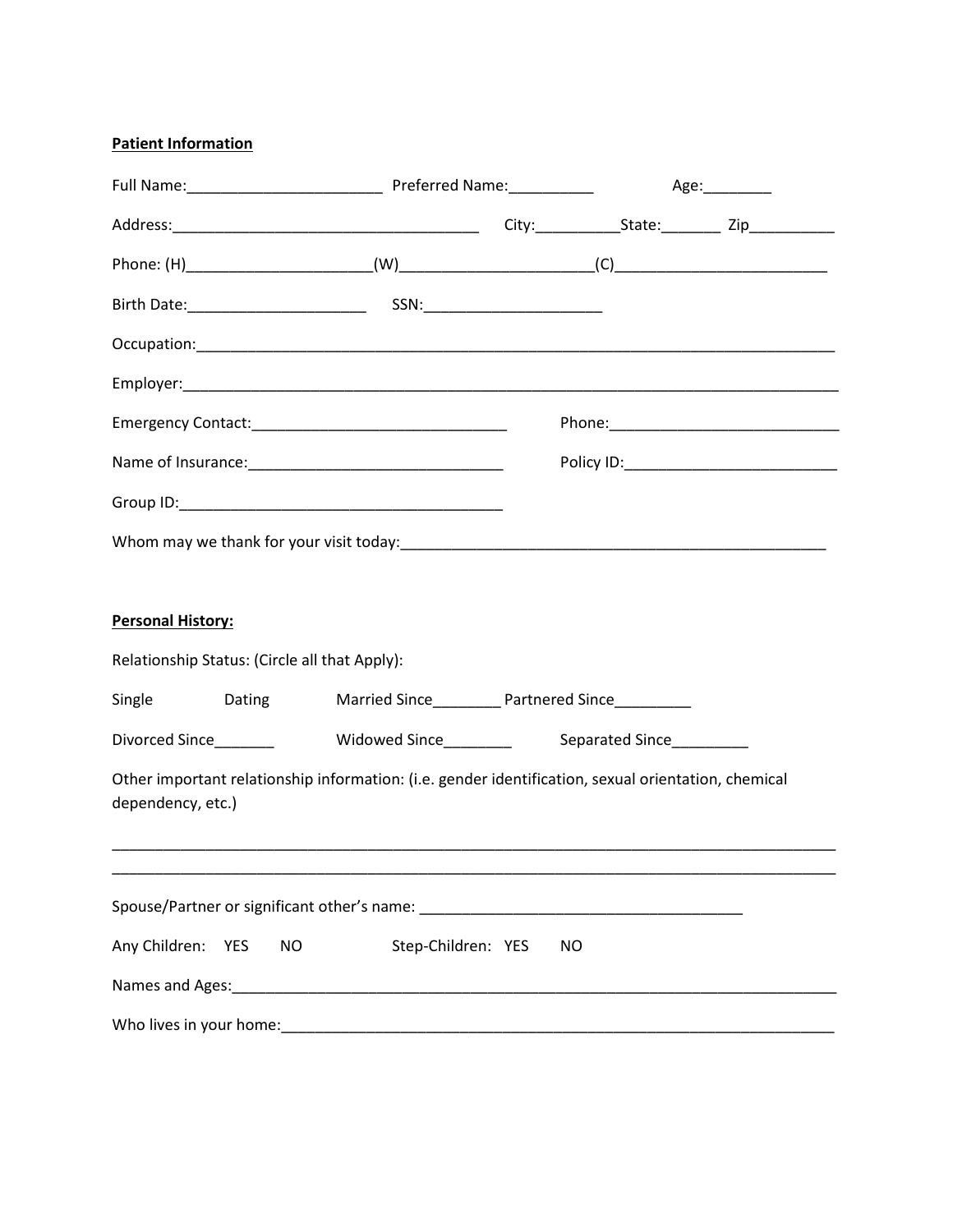|         |                                                    |  |                                                |     | Please rate the level of stress you feel at home:                                                  |            |           |          |                                                              |                                                                                      |
|---------|----------------------------------------------------|--|------------------------------------------------|-----|----------------------------------------------------------------------------------------------------|------------|-----------|----------|--------------------------------------------------------------|--------------------------------------------------------------------------------------|
| 1       | 1=No Stress<br>$2 \left( \frac{1}{2} \right)$      |  | $3^{\circ}$                                    | 4 5 | $6\qquad 7$                                                                                        |            | 8         | 9        | 10=Very High Stress<br>10                                    |                                                                                      |
|         |                                                    |  |                                                |     |                                                                                                    |            |           |          |                                                              | I have: (circle one) No Friends A Couple Close Friends A Few Friends Lots of Friends |
|         |                                                    |  | I have a difficult time making friends: YES    |     |                                                                                                    | <b>NO</b>  |           |          |                                                              |                                                                                      |
|         |                                                    |  |                                                |     |                                                                                                    |            |           |          |                                                              |                                                                                      |
|         | <b>Military History</b>                            |  |                                                |     |                                                                                                    |            |           |          |                                                              |                                                                                      |
|         |                                                    |  |                                                |     | Have you ever served in the military? YES NO                                                       |            |           |          |                                                              |                                                                                      |
|         | <b>Religious affiliation or Spiritual Beliefs:</b> |  |                                                |     |                                                                                                    |            |           |          |                                                              |                                                                                      |
| School: |                                                    |  |                                                |     |                                                                                                    |            |           |          |                                                              |                                                                                      |
|         |                                                    |  |                                                |     |                                                                                                    |            |           |          | Are you currently enrolled in school: YES NO Grade or Level: |                                                                                      |
|         |                                                    |  |                                                |     |                                                                                                    |            |           |          |                                                              |                                                                                      |
| 1       | 1=No Stress                                        |  |                                                |     | Please rate the level of stress you feel at school:<br>$2 \quad 3 \quad 4 \quad 5 \quad 6 \quad 7$ |            | $8 -$     | 9        | 10=Very High Stress<br>10                                    |                                                                                      |
|         | <b>Medical History:</b>                            |  |                                                |     |                                                                                                    |            |           |          |                                                              |                                                                                      |
|         |                                                    |  |                                                |     | Are you currently receiving medical treatment? YES                                                 |            | <b>NO</b> | Explain: |                                                              |                                                                                      |
|         |                                                    |  | Have you ever had a serious injury or illness? |     |                                                                                                    | <b>YES</b> | <b>NO</b> | Explain: |                                                              |                                                                                      |
|         |                                                    |  |                                                |     | Have you ever experienced a traumatic or life-endangering experience? YES                          |            |           |          | <b>NO</b>                                                    | Explain:                                                                             |
|         |                                                    |  |                                                |     |                                                                                                    |            |           |          |                                                              |                                                                                      |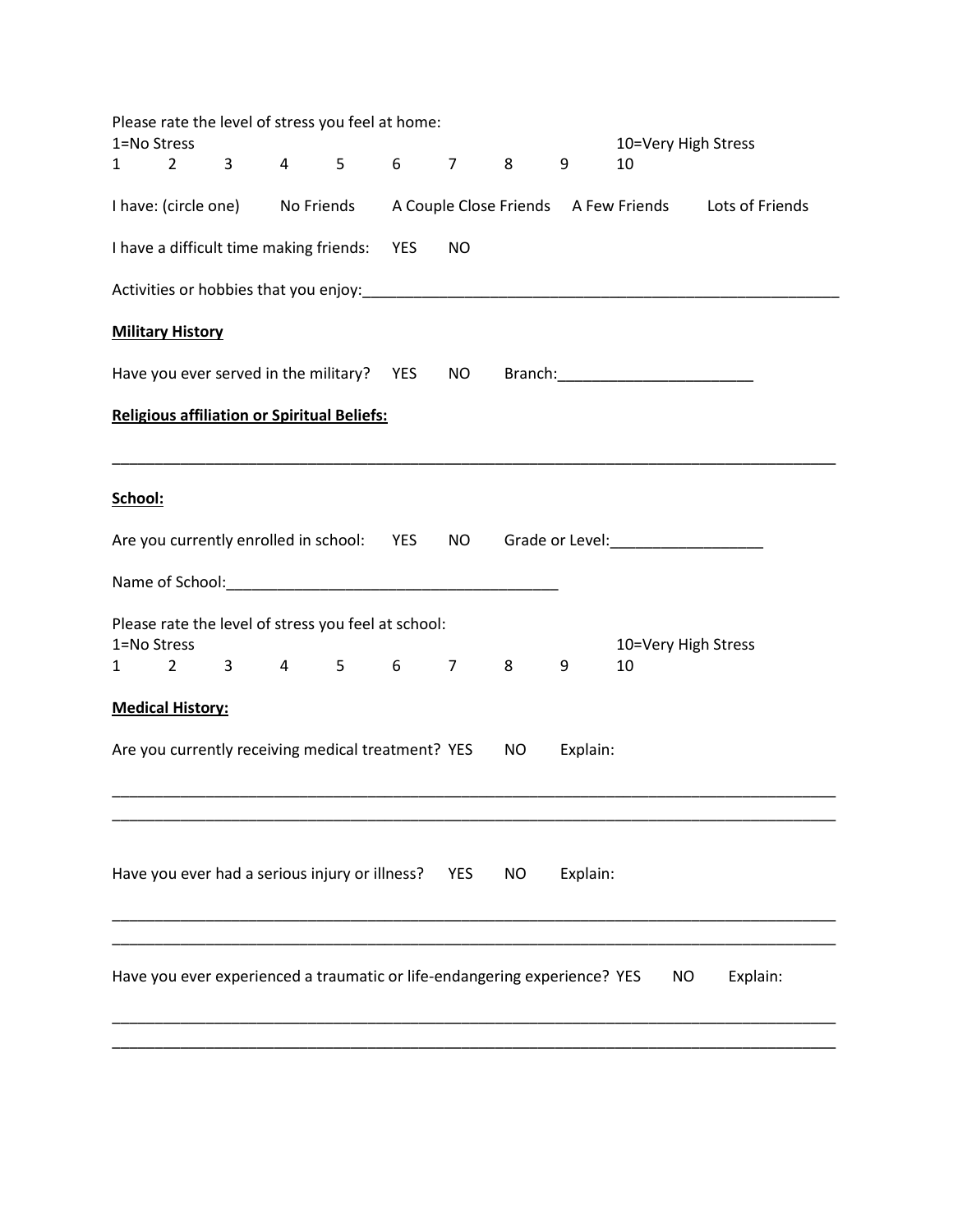## **Medical History (continued)**

| Υ                                                      | N                      | Are you currently taking medications? If so, please list: _______________________  |  |  |  |  |  |  |
|--------------------------------------------------------|------------------------|------------------------------------------------------------------------------------|--|--|--|--|--|--|
| Υ                                                      | N                      | Have you ever had a serious head injury?                                           |  |  |  |  |  |  |
| Υ                                                      | N                      | Have you ever had previous therapy? ____ Individual ______Group _________Couple    |  |  |  |  |  |  |
| Υ                                                      | N                      | Hospitalized for psychiatric reasons?                                              |  |  |  |  |  |  |
| Υ                                                      | N                      | Have you ever thought about suicide? If yes, date of most recent thought: ________ |  |  |  |  |  |  |
|                                                        |                        | If yes, do you have a plan?                                                        |  |  |  |  |  |  |
| Y                                                      | N                      |                                                                                    |  |  |  |  |  |  |
| Υ                                                      | N                      | Have you ever abused alcohol or other substances?                                  |  |  |  |  |  |  |
| Υ                                                      | N                      | Do you feel as if you have any type of addiction? Type: ________________________   |  |  |  |  |  |  |
| Υ                                                      | N                      | Have you ever had difficulty sleeping?                                             |  |  |  |  |  |  |
| Y                                                      | N                      | Have you ever had difficulty controlling your eating?                              |  |  |  |  |  |  |
| Υ                                                      | N                      | Do you think you are at risk for HIV/AIDS?                                         |  |  |  |  |  |  |
| Υ                                                      | N                      | Do you ever recall being: _________Physically Abused ______Sexually Abused         |  |  |  |  |  |  |
|                                                        |                        | ___Verbally Abused _____Raped _______Emotionally Abused                            |  |  |  |  |  |  |
|                                                        | <b>Family History:</b> |                                                                                    |  |  |  |  |  |  |
|                                                        |                        | Mother's Name____________________________Living Deceased Age:________              |  |  |  |  |  |  |
|                                                        |                        |                                                                                    |  |  |  |  |  |  |
| Parents are: _____Married _____Divorced _____Separated |                        |                                                                                    |  |  |  |  |  |  |
| Number of siblings:                                    |                        |                                                                                    |  |  |  |  |  |  |
| Names/Ages:                                            |                        |                                                                                    |  |  |  |  |  |  |
|                                                        |                        | Where are you in birth order?                                                      |  |  |  |  |  |  |
|                                                        |                        |                                                                                    |  |  |  |  |  |  |
|                                                        |                        |                                                                                    |  |  |  |  |  |  |
|                                                        |                        |                                                                                    |  |  |  |  |  |  |
|                                                        |                        |                                                                                    |  |  |  |  |  |  |